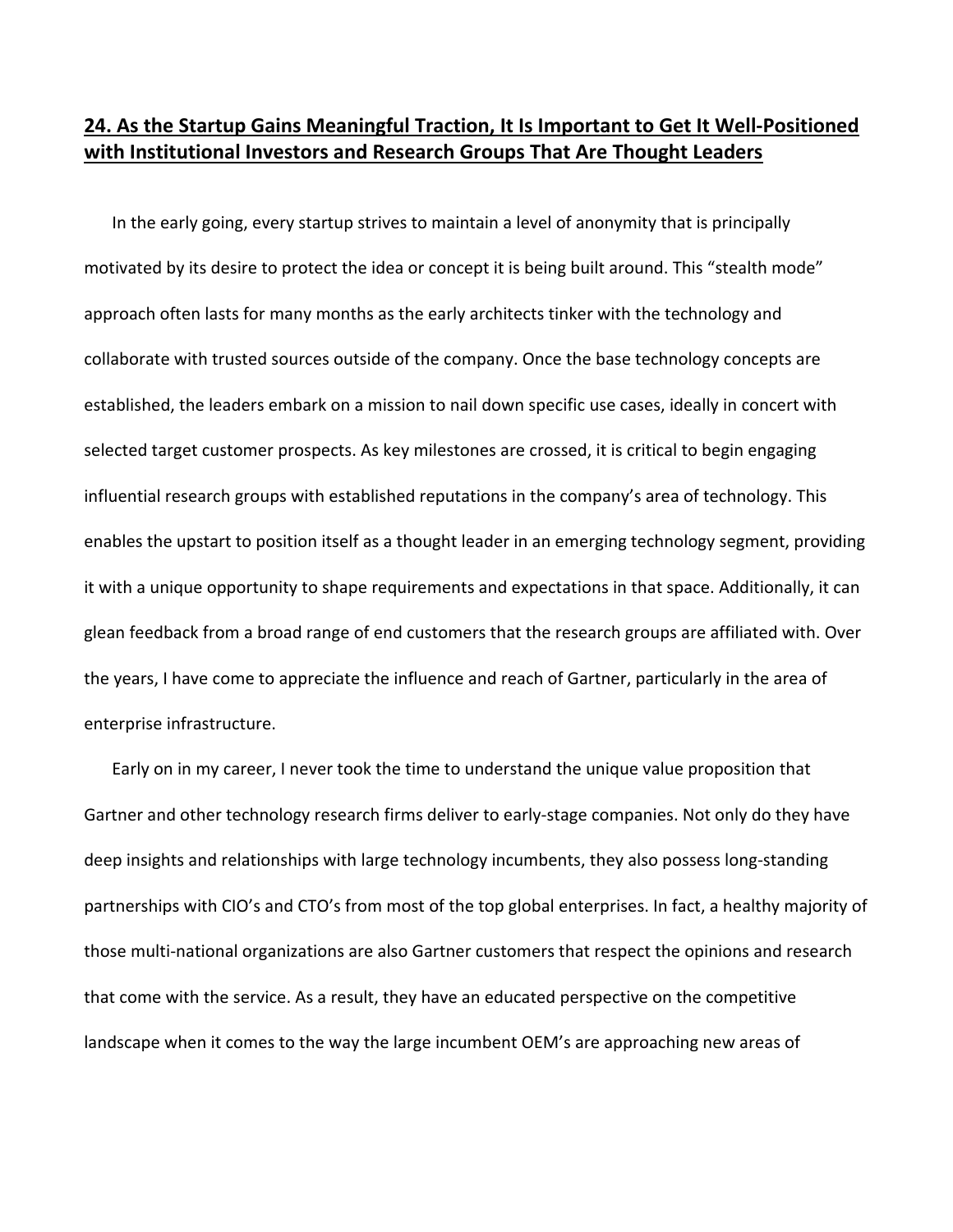technology. With a desire to establish a first mover advantage, planting early seeds and gaining access to the deep bench of resources Gartner, has proven to be a winning strategy.

At Versa Networks, the team had come up with a thoughtful go-to market strategy, but there were a few unique technology options that had to be weighed carefully. While we were fortunate to have good access to a number of highly strategic customer prospects, there were some important nuances particularly in the area of network management that were fairly binary. The company could simply not afford to pursue a strategy that was not on target. The engagement with Gartner, through a number of calls with its senior analysts and a more extensive on‐site deep dive, provided a new level of clarity in a few key areas. Additionally, the Versa team was connected to a few new customer prospects that Gartner knew to be pursuing solutions that were in Versa's sweet spot. As the partnership with Gartner grew more strategic, we worked closely to put definition around a new class of security and connectivity services that would come to be known as SD‐WAN and Network Function Virtualization. Versa Networks would be placed in the upper‐right quadrant as an early mover and market maker when Gartner formally launched coverage for this new technology segment. A win-win for both companies.

Another important box to check as the startup gains further traction involves gaining visibility and establishing relationships with the most highly‐regarded sell‐side research analysts covering the company's area of technology. Through the years, institutional investors gravitate toward the work of those analysts who prove to be most competent in their coverage areas. Financial institutions that offer trading services are highly motivated to employ top analysts which in turn attract large investors to their desk to trade. Institutional investors pay close attention to the work that the most accomplished analysts produce, so it is in the startup's best interest to position their technology